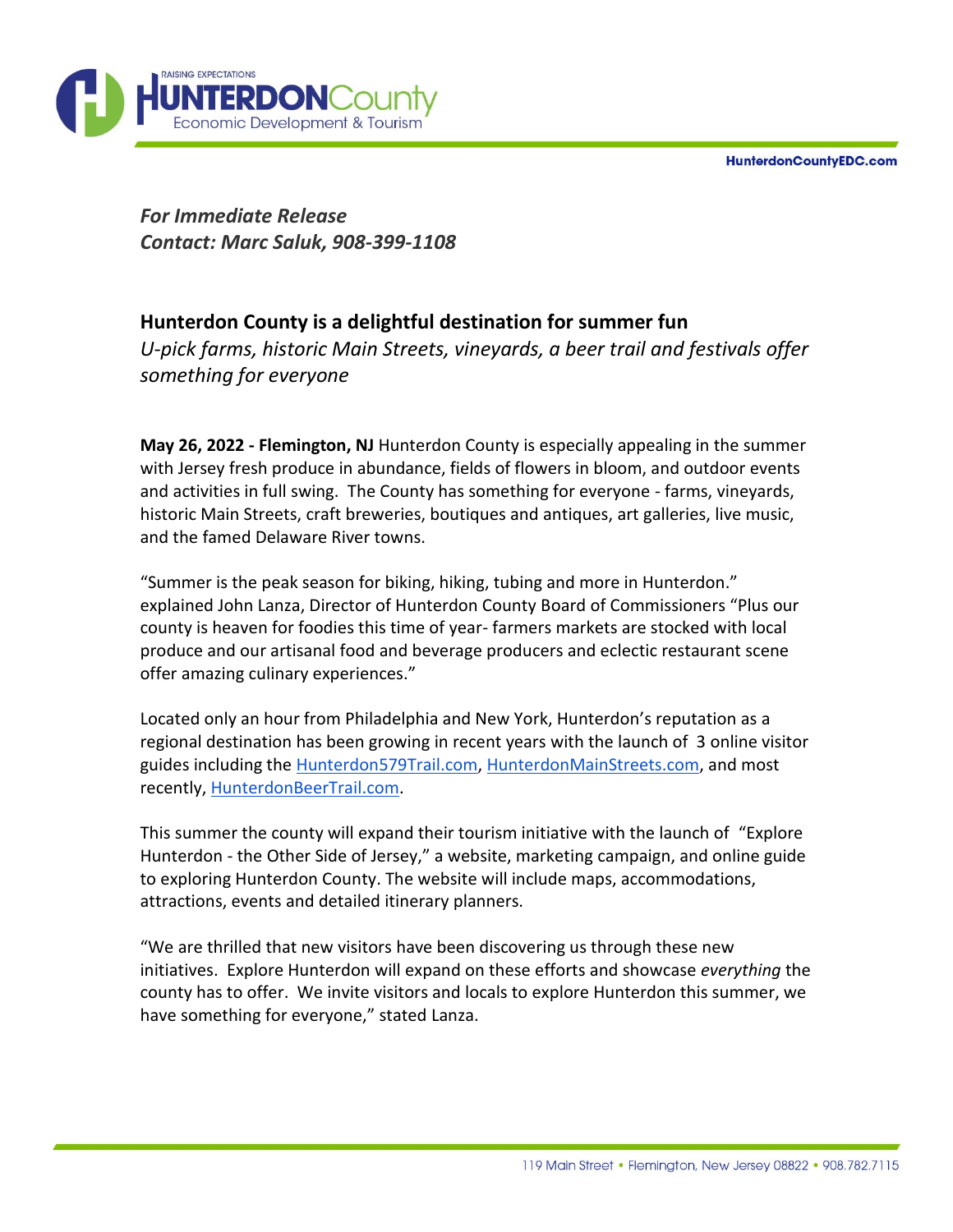

#### **Hunterdon 579 Trail**

[Hunterdon579Trail.com](https://hunterdon579trail.com/) is a guide to farmers markets, farms, vineyards, and artisanal food and beverage makers located near County Route 579, a historic country road which meanders about 25 miles North to South from the rolling hills of Bethlehem Township to the Delaware River Valley. Visitors can tour a farm, learn about cheese making, meet cows, goats, and llamas, or even stay overnight in a restored historic farmhouse. A favorite summer activity in Hunterdon County is visiting "u-pick" farms which offer a colorful variety of fruit and flowers from May through October.

Hunterdon's vineyards boast spectacular views, cozy outdoor seating, and award winning wines and ciders. Vineyards along the 579 trail include: [Beneduce Vineyards](https://beneducevineyards.com/) in Pittstown[, Old York Cellars](https://www.oldyorkcellars.com/) in Ringoes, [Federal Twist Vineyard](https://www.federaltwistvineyard.com/) in Stockton, Mount Salem [Vineyards](https://www.mountsalemvineyards.com/) in Pittstown, and [Unionville Vineyards](https://unionvillevineyards.com/) in Ringoes. The summer season brings more live music, tasting events, and specialties like peach wine, Frose (frozen Rose), and wine slushies.

The Cider Garden at [Ironbound Farm](https://www.ironboundhardcider.com/) in Alexandria Township serves hard cider or seltzer, and simple, seasonal fare made with fresh ingredients grown on the farm and cooked outdoors over an open fire. More information about Hunterdon's farms and vineyards can be found at [Hunterdon579Trail.com](https://hunterdon579trail.com/)

## **Charming Main Streets**

[HunterdonMainStreets.com](https://www.hunterdonmainstreets.com/) is a guide to the charming small towns of Hunterdon County - Clinton, Flemington, Frenchtown, and Lambertville, High Bridge, Milford, and Stockton. From boutiques to antiques, Hunterdon's Main Streets offer unique shopping at friendly independent businesses. Restaurants and cafes make the most of the local harvest, and outdoor music and street events celebrate the summer season. Hunterdon is a destination for cyclists, and they can be found relaxing at a cafe or brewery after enjoying a scenic ride through the county. Detailed information about merchants, restaurants and events in each town can be found at **HunterdonMainStreets.com**. Biking information and routes can be found at bikehunterdon.org.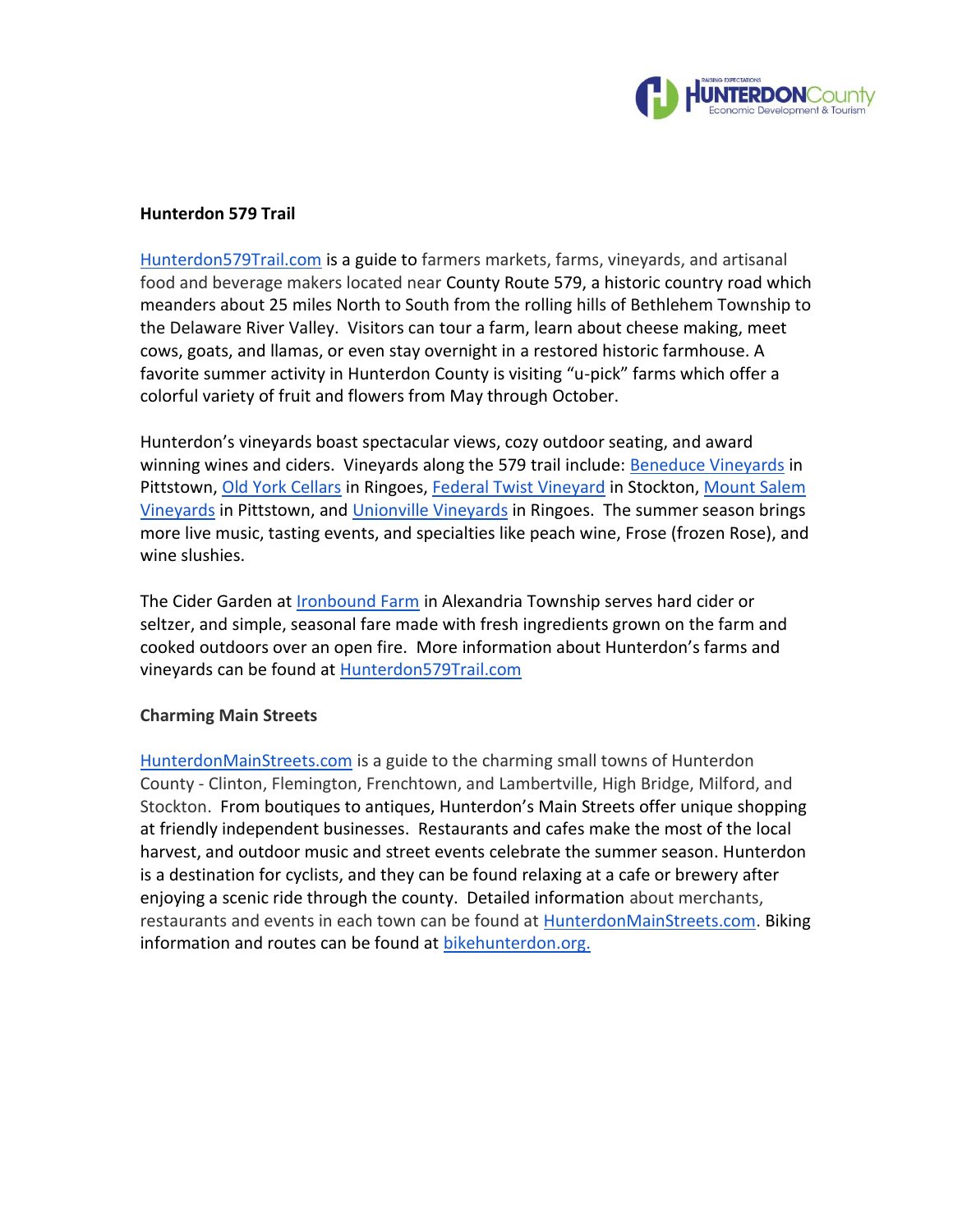

### **Hunterdon Beer Trail**

Launched in 2021, [HunterdonBeerTrail.com](https://hunterdonbeertrail.com/) is an online guide to Hunterdon County's seven craft breweries including maps, tap lists, and special events. The Hunterdon Beer Trail is comprised of [Odd Bird Brewing](https://www.oddbirdbrewing.com/) in Stockton, [Lone Eagle Brewing](https://www.loneeaglebrewing.com/) in Flemington, [Conclave Brewing](https://www.conclavebrewing.com/) in Raritan Township, [Highrail Brewing](https://www.highrailbrewing.com/) in High Bridge[, Descendants](https://www.descendantsbrewing.com/)  [Brewing Company at the Old Ship Inn](https://www.descendantsbrewing.com/) in Milford, [Sunken Silo Brew Works](https://www.sunkensilo.com/) in Lebanon, and [Readington Brewery & Hop Farm](https://readingtonbrewery.com/) in Readington.

Brewery Passports are a popular seasonal promotion that invites guests to visit each of the craft breweries on the beer trail over a few weeks, get their passport stamped, and be rewarded with a commemorative pint glass. The Summer/Fall Passport launches in July 2022 and will be available through the end of the year. More information: [HunterdonBeerTrail.com.](https://hunterdonbeertrail.com/)

### **Outdoor Adventures**

Summer is time to play outside and Hunterdon County is home to 25 parks on over 8,000 acres of land. Visitors can stroll or ride their bikes along the scenic Delaware river beginning or ending at the famed River Towns of Lambertville, Frenchtown, Stockton, or Milford. Kayaking, fishing, and paddle boarding can be enjoyed in many streams and reservoirs, and biking and hiking trails are plentiful. More information: [www.co.hunterdon.nj.us/depts/parks](https://www.co.hunterdon.nj.us/depts/parks/guides/parkareas.htm)

Hunterdon County is home to dozens of summer festivals and outdoor events, including the acclaimed NJ Lottery Festival of Ballooning which takes place on July 29-31, 2022 in Readington. The festival features up to 100 hot air balloons, concerts, family entertainment, crafters, vendors, and fireworks. The balloon ascension and balloon glow are spectacular sights that inspire thousands of stunning photographs and selfies. More information: [balloonfestival.com.](https://balloonfestival.com/)

The Flemington Corn Tomato and Beer Festival returns to Stangl Road on August 13th. Popular with foodies and families, the event features corn and tomato dishes from local restaurants, food trucks, a NJ craft beer garden, artisans, live music, and family entertainment. More information: [loveflemington.com](https://www.loveflemington.com/event/the-5th-annual-corn-tomato-and-beer-festival/)